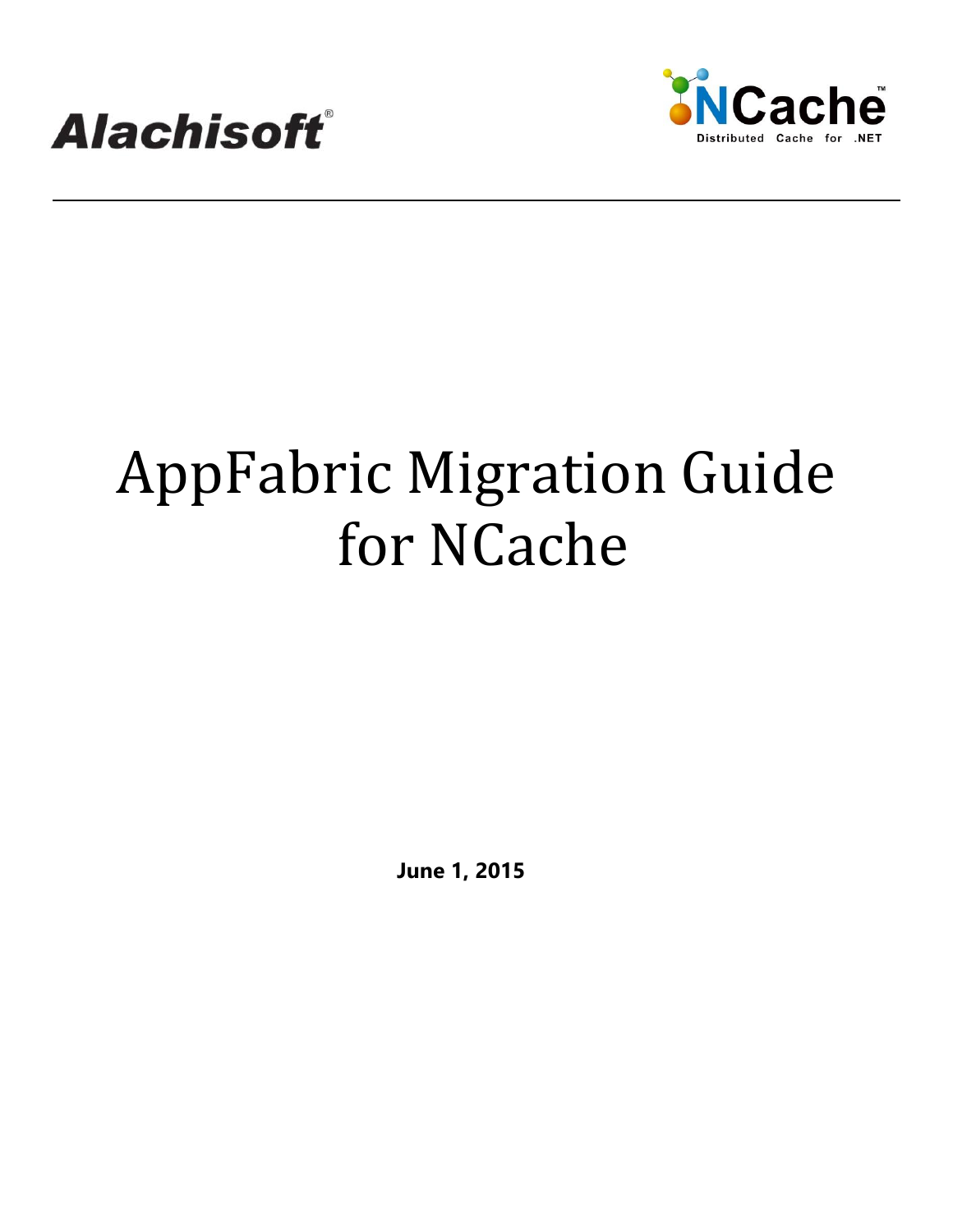### **Contents**

| $\mathbf{1}$      |       |       |  |  |  |
|-------------------|-------|-------|--|--|--|
|                   | 1.1   |       |  |  |  |
|                   | 1.2   |       |  |  |  |
|                   | 1.2.1 |       |  |  |  |
|                   |       | 1.2.2 |  |  |  |
|                   |       |       |  |  |  |
| $\overline{2}$    |       |       |  |  |  |
|                   | 2.1   |       |  |  |  |
| 3                 |       |       |  |  |  |
|                   | 3.1   |       |  |  |  |
| 3.2<br>3.3<br>3.4 |       |       |  |  |  |
|                   |       |       |  |  |  |
|                   |       |       |  |  |  |
|                   | 3.5   |       |  |  |  |
| 3.6               |       |       |  |  |  |
|                   | 3.7   |       |  |  |  |
|                   | 3.8   |       |  |  |  |
|                   | 3.8.1 |       |  |  |  |
|                   | 3.8.2 |       |  |  |  |
|                   | 3.8.3 |       |  |  |  |
|                   | 3.8.4 |       |  |  |  |
|                   | 3.9   |       |  |  |  |
|                   | 3.10  |       |  |  |  |
|                   | 3.11  |       |  |  |  |
|                   | 3.12  |       |  |  |  |
| 3.13              |       |       |  |  |  |
|                   | 3.14  |       |  |  |  |
| 4                 |       |       |  |  |  |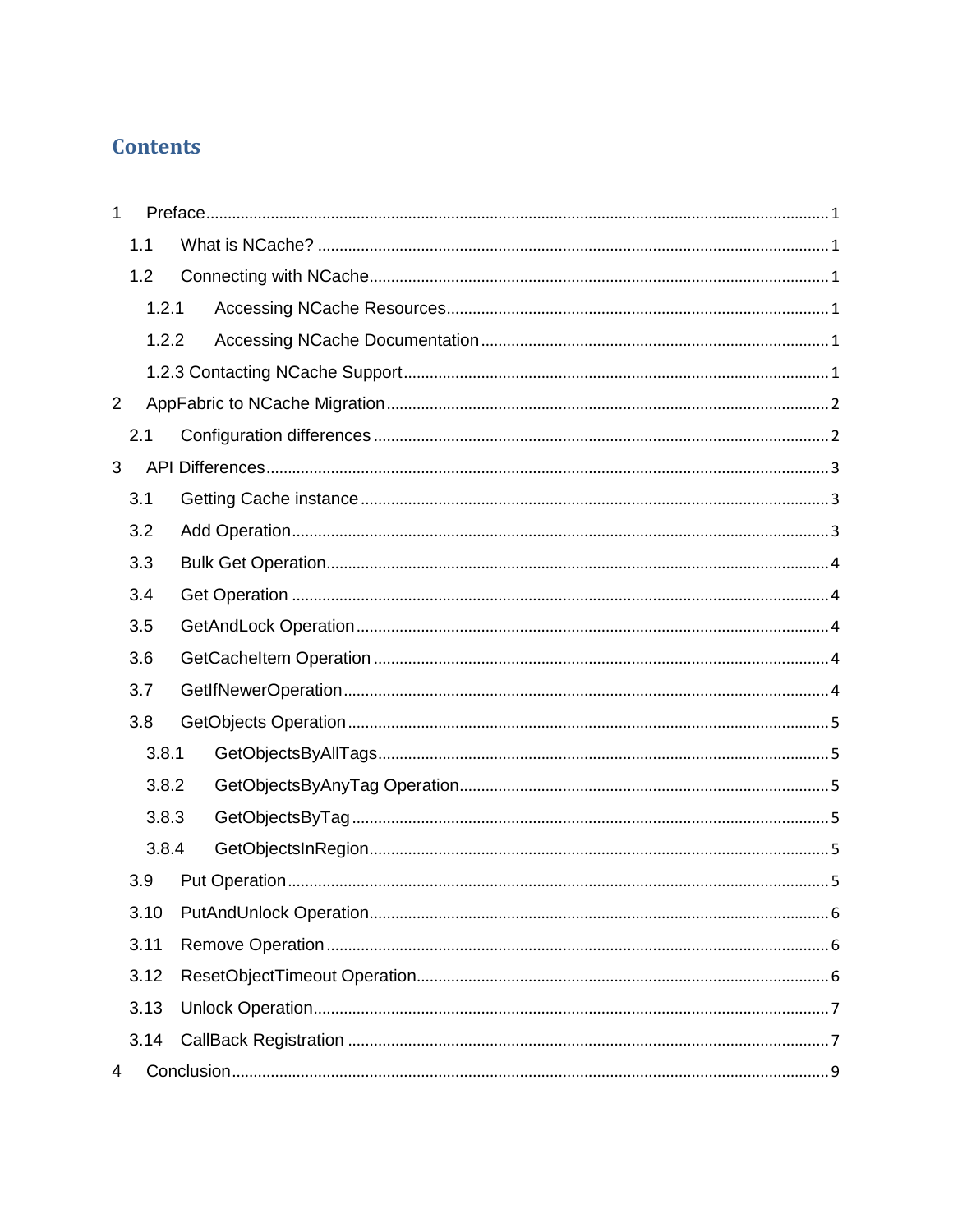## <span id="page-2-0"></span>**1 Preface**

## <span id="page-2-1"></span>**1.1 What is NCache?**

NCache is a clustered caching solution in .NET that makes sharing and managing data in a cluster as simple as on a single server. It accomplishes this by coordinating updates to the data using cluster wide concurrency control and replicating and distributing data modifications across the cluster using the highest performing clustered protocol available. The primary purpose of NCache is to improve the performance of .NET & ASP.NET applications that would otherwise make expensive trips to database systems, web services, mainframes or other systems across the network.

## <span id="page-2-2"></span>**1.2 Connecting with NCache**

#### <span id="page-2-3"></span>**1.2.1 Accessing NCache Resources**

You can subscribe to a variety of NCache resources including newsletters, webinars etc. Please visit Alachisoft for details.

#### <span id="page-2-4"></span>**1.2.2 Accessing NCache Documentation**

You can access all NCache documentation at Online Help Documents on the Alachisoft website.

#### <span id="page-2-5"></span>**1.2.3 Contacting NCache Support**

For comments, feedback and problems related to NCache or this manual, you can contact NCache Support. Simply send an email to support@alachisoft.com or visit the Alachisoft Technical Support page online.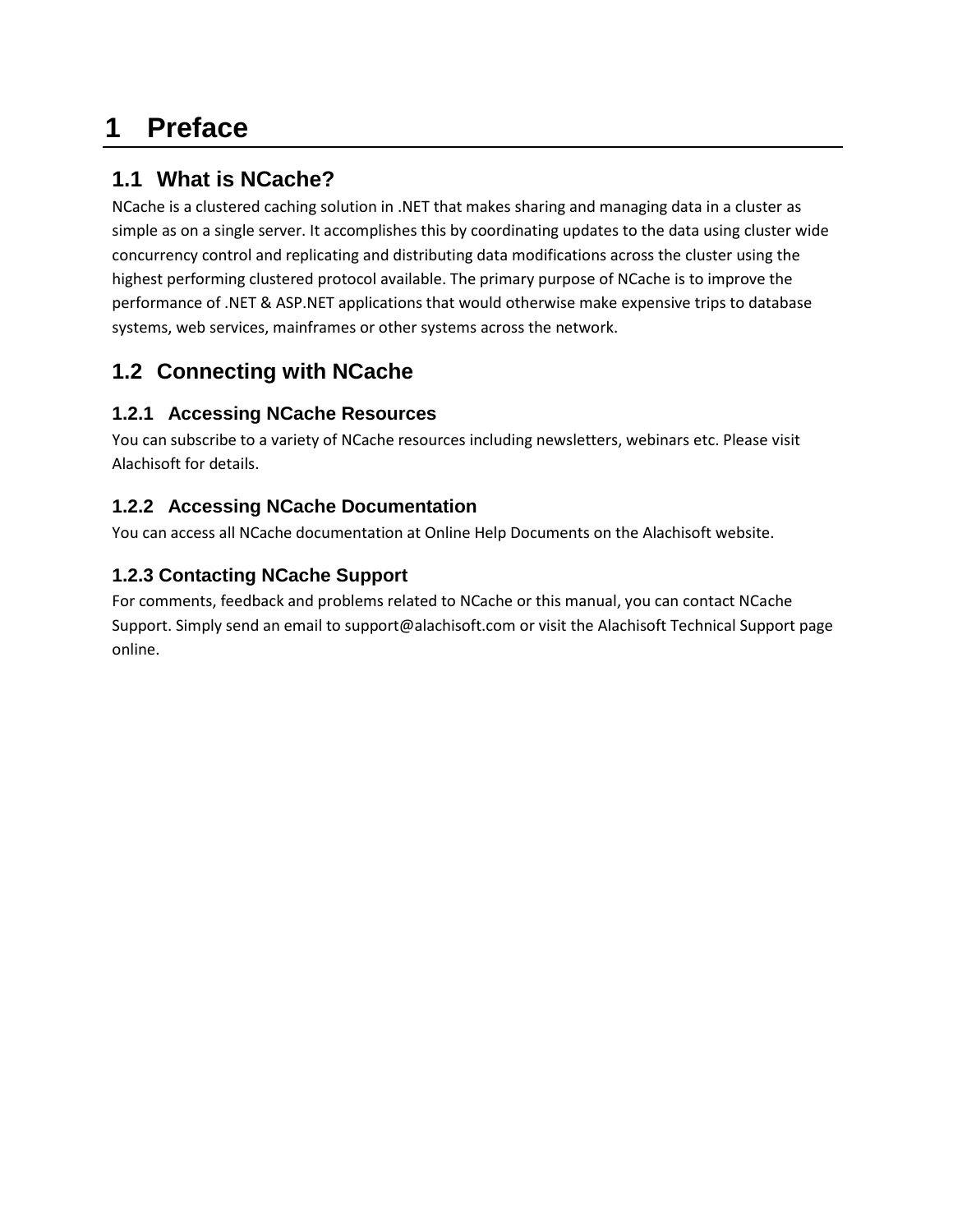## <span id="page-3-0"></span>**2 AppFabric to NCache Migration**

#### <span id="page-3-1"></span>**2.1 Configuration differences**

AppFabric has been discontinued by Microsoft; hence, companies are looking for solutions that may be a substitute for, or an upgrade to AppFabric. NCache provides more control over the caching content than AppFabric and it is easy to migrate from AppFabric to NCache.

First of all NCache configuration and AppFabric configuration are completely different. AppFabric takes the cache configuration at runtime whereas NCache is configured before the application is run. The following table shows all the configuration classes that are used to configure AppFabric which are NOT required for NCache.

| AppFabric Configuration class                                             |  |  |  |  |
|---------------------------------------------------------------------------|--|--|--|--|
| Microsoft.ApplciationServer.Caching.DataCacheServerEndpoint               |  |  |  |  |
| Microsoft.ApplciationServer.Caching.DataCacheFactoryConfiguration         |  |  |  |  |
| Microsoft.ApplciationServer.Caching.DataCacheLocalCacheProperties         |  |  |  |  |
| Microsoft.ApplciationServer.Caching.DataCacheFactory                      |  |  |  |  |
| Microsoft.ApplciationServer.Caching.DataCache                             |  |  |  |  |
| Microsoft.ApplciationServer.Caching.DataCacheSecurity                     |  |  |  |  |
| Microsoft.ApplciationServer.Caching.DataCacheSecurityMode                 |  |  |  |  |
| Microsoft.ApplciationServer.Caching.DataCacheServiceAccountType           |  |  |  |  |
| Microsoft.ApplciationServer.Caching.DataCacheLocalCacheInvalidationPolicy |  |  |  |  |
| Microsoft.ApplciationServer.Caching.DataCacheFactoryConfiguration         |  |  |  |  |
| Microsoft.ApplciationServer.Caching.DataCacheTransportProperties          |  |  |  |  |
| Microsoft.ApplciationServer.Caching.DataCacheProtectionLevel              |  |  |  |  |

All these configurations and settings can be configured via NCache Manager or the command line tool (if using NCache OpenSource).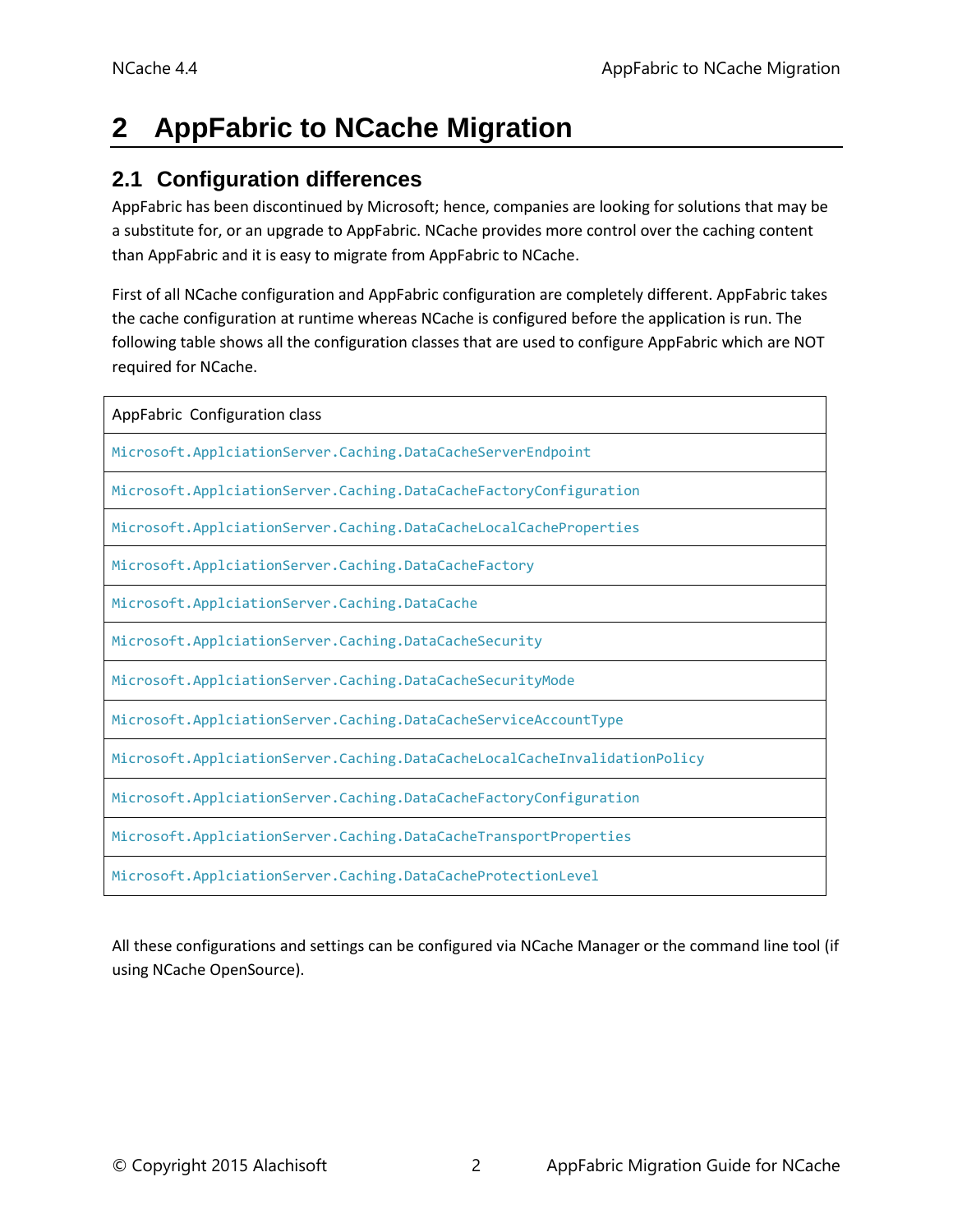# <span id="page-4-0"></span>**3 API Differences**

AppFabric uses regions to define divisions in the caches. NCache uses groups to symbolize them. As regions reside inside a named cache and can have unique keys, NCache uses groups to reproduce this behavior.

For example you add "key1" with a string value in the default cache in AppFabric. Now you can add "key1" in a region created by you in the same cache in case of AppFabric, but for NCache you cannot add the same key to a different region in the same cache. You can read about Groups in [NCache](http://www.alachisoft.com/resources/docs/)  [documentation.](http://www.alachisoft.com/resources/docs/)

#### <span id="page-4-1"></span>**3.1 Getting Cache instance**

In AppFabric the user has to create a DataCacheFactoryConfiguration which needs to be supplied to a DataCacheFactory and from this factory object the user can get a cache instance. In NCache the configurations are taken care of by the Manager or the command line tool and the following command will return an instance of the cache if it is running and initialized.

NCache.Web.Caching.NCache.InitializeCache(cacheName);

There are many cache management functions available through this instance. We are going to compare some of the overloads of the APIs to get a brief idea of how things are different with NCache.

#### <span id="page-4-2"></span>**3.2 Add Operation**

In AppFabric a basic Add operation looks like the following:

```
cacheInstance.Add(stringKey, stringValue);
```
In NCache the basic command is no different except when you are specifying a region in the command like:

cacheInstance.Add(stringKey, stringValue, regionName);

In this case to achieve the same functionality of a region, the following command must be used:

```
regionNameasCacheInstance.Add(stringKey, stringValue);
```
You have to register the region as a cache in NCache otherwise you will not be able to use the above command.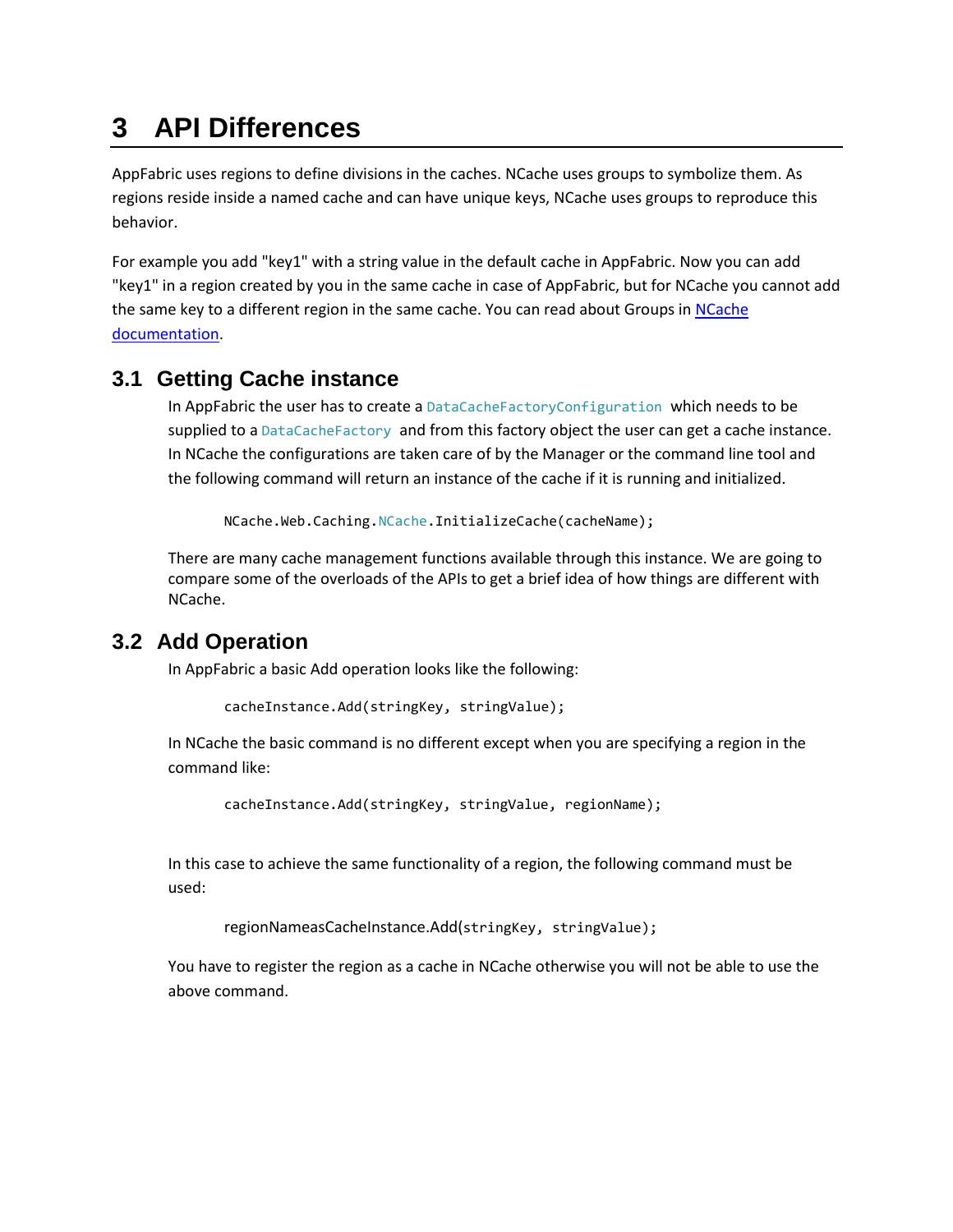#### <span id="page-5-0"></span>**3.3 Bulk Get Operation**

AppFabric has the following command in order to get multiple entries residing in the cache.

```
cacheInstance.BulkGet(listOfKeys, region);
```
This returns a List KeyValuePair in AppFabric whereas in NCache the Bulk command returns an IDictionary of <string, object> pair:

cacheInstance.GetBulk(arrayOfKeys);

The argument type is also different for both APIs as AppFabric requires a List whereas NCache required an Array.

#### <span id="page-5-1"></span>**3.4 Get Operation**

AppFabric Get operation and NCache Get operation are the same in syntax.

#### <span id="page-5-2"></span>**3.5 GetAndLock Operation**

AppFabric GetAndLock operation is synonymous to the overload of Get operation of NCache which takes a reference of LockHandle as an argument. For AppFabric a command looks like:

cacheInstance.GetAndLock(key, timeout, out lockHandle)

For NCache the same command is as follows:

cacheInstance.Get(key, timeout, ref this.lockHandle)

Both commands return an object as the value associated with the key.

#### <span id="page-5-3"></span>**3.6 GetCacheItem Operation**

The GetCacheItem command for both AppFabric and NCache is the same with NCache having multiple overloads to filter the CacheItem returned.

#### <span id="page-5-4"></span>**3.7 GetIfNewerOperation**

The GetIfNewer operation for AppFabric and NCache are exactly the same.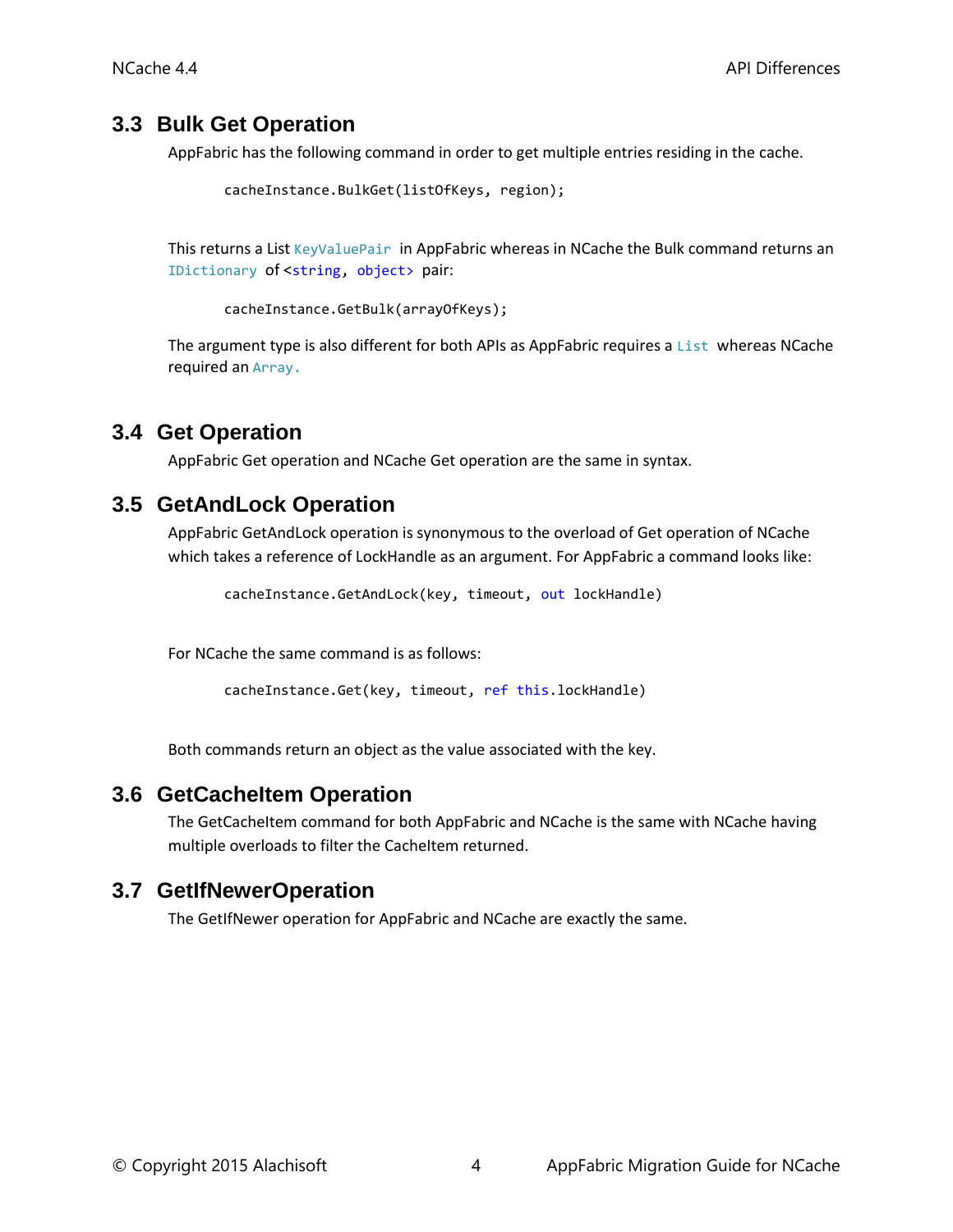#### <span id="page-6-0"></span>**3.8 GetObjects Operation**

#### <span id="page-6-1"></span>**3.8.1 GetObjectsByAllTags**

AppFabric returns a list of KeyValuePair<string, object> and takes a list of DataCacheTag items to fetch the items that were added to the cache with the corresponding tags. NCache has the GetByAllTags command to substitute this functionality. For NCache a Hashtable is returned and the function takes an array of  $Tag$  as an argument.

AppFabric:

cacheInstance.GetObjectsByAllTags(listOfDataCacheTag, region)

NCache:

cacheInstance.GetByAllTags(arrayofTag)

#### <span id="page-6-2"></span>**3.8.2 GetObjectsByAnyTag Operation**

Same as above, the GetObjectsByAnyTag returns a list in case of AppFabric and a hashtable in the case of Nache.

#### <span id="page-6-3"></span>**3.8.3 GetObjectsByTag**

This operation takes a single DataCacheTag in case of AppFabric and a Tag in case of NCache.

#### <span id="page-6-4"></span>**3.8.4 GetObjectsInRegion**

As mentioned earlier NCache uses caches to represent region therefore in order to get all the objects present in a region/cache NCache can return an enumerator which you can iterate over to get the key value pairs present in the cache.

#### <span id="page-6-5"></span>**3.9 Put Operation**

AppFabric Put operation can be replaced with the NCache's Insert method. The simplest overload for both NCache and AppFabric is the same:

AppFabric:

```
cacheInstance.Put( key, value)
```
NCache:

cacheInstance.Insert( key, value)

In case of AppFabric a DataCacheItemVersion is returned whereas in case of NCache CacheItemVersion is returned which are essentially the same (See documentation).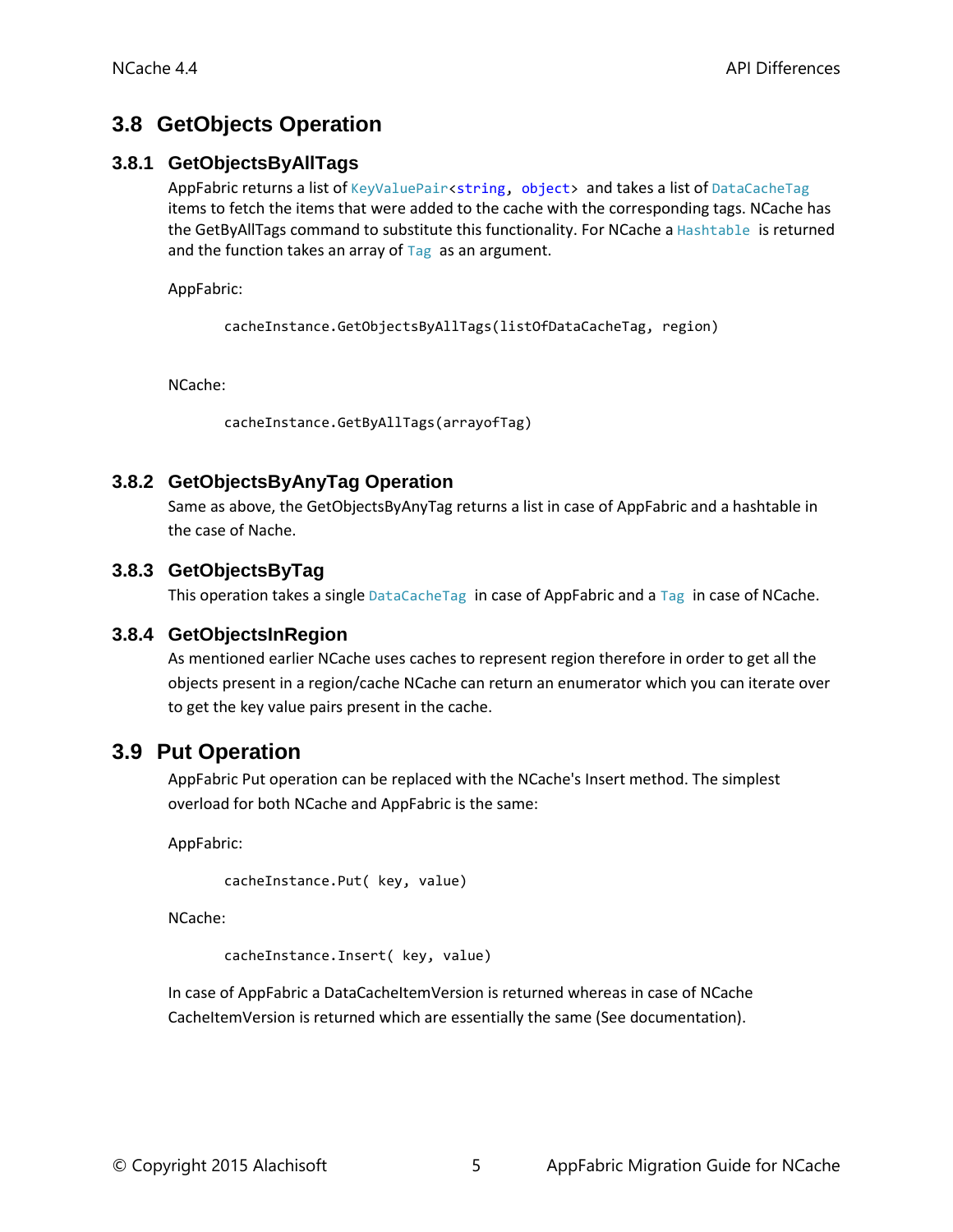#### <span id="page-7-0"></span>**3.10PutAndUnlock Operation**

AppFabric provides this functionality in one function where a locked item is unlocked and updated in the cache. The item can be updated with new DataCacheTags as well. In NCache the updating after unlocking the item is achieved by using an overload of the Insert function. A simple AppFabric command will look like the following in which the item is inserted with DataCacheTags.

```
cacheInstance.PutAndUnlock(key, value, lockHandle, dataCacheTags);
```
NCache takes CacheItem as argument which allows the user to add Tags directly to the item along with Group. Sub-Group, Expiration and Dependencies. The NCache overload is rich and provides more customizability.

cacheInstance.Insert(key, cacheItem, lockHandle, acquireLockBool)

Unlike AppFabric which takes an object as the new value for the key, NCache provides the richer CacheItem to have an item in the cache that holds more meta data that helps on forming organized and structured data groups.

#### <span id="page-7-1"></span>**3.11Remove Operation**

AppFabric and NCache have similar Remove operations except for the return type. In case of AppFabric the return type of a remove function is a Boolean which signifies whether the item is successfully removed or not. In NCache the return type is object which is to say the value of the object associated with the said removed key. This functionality of NCache is similar to Getting the item and Deleting it from cache. If the client simply wants to delete the item without having get the item as well NCache provides the Delete functionality which takes in almost identical arguments (See documentation).

cacheInstance.Remove(key, dataCacheItemVersion)

In NCache you can use either Remove or Delete:

cacheInstance.Remove(key, cacheItemVersion)

cacheInstance.Delete(key, cacheItemVersion)

#### <span id="page-7-2"></span>**3.12ResetObjectTimeout Operation**

AppFabric provides the functionality of resetting the expiration time of the item present in cache by using the following function:

```
cacheInstance.ResetObjecTimeout( key, newTimeout)
```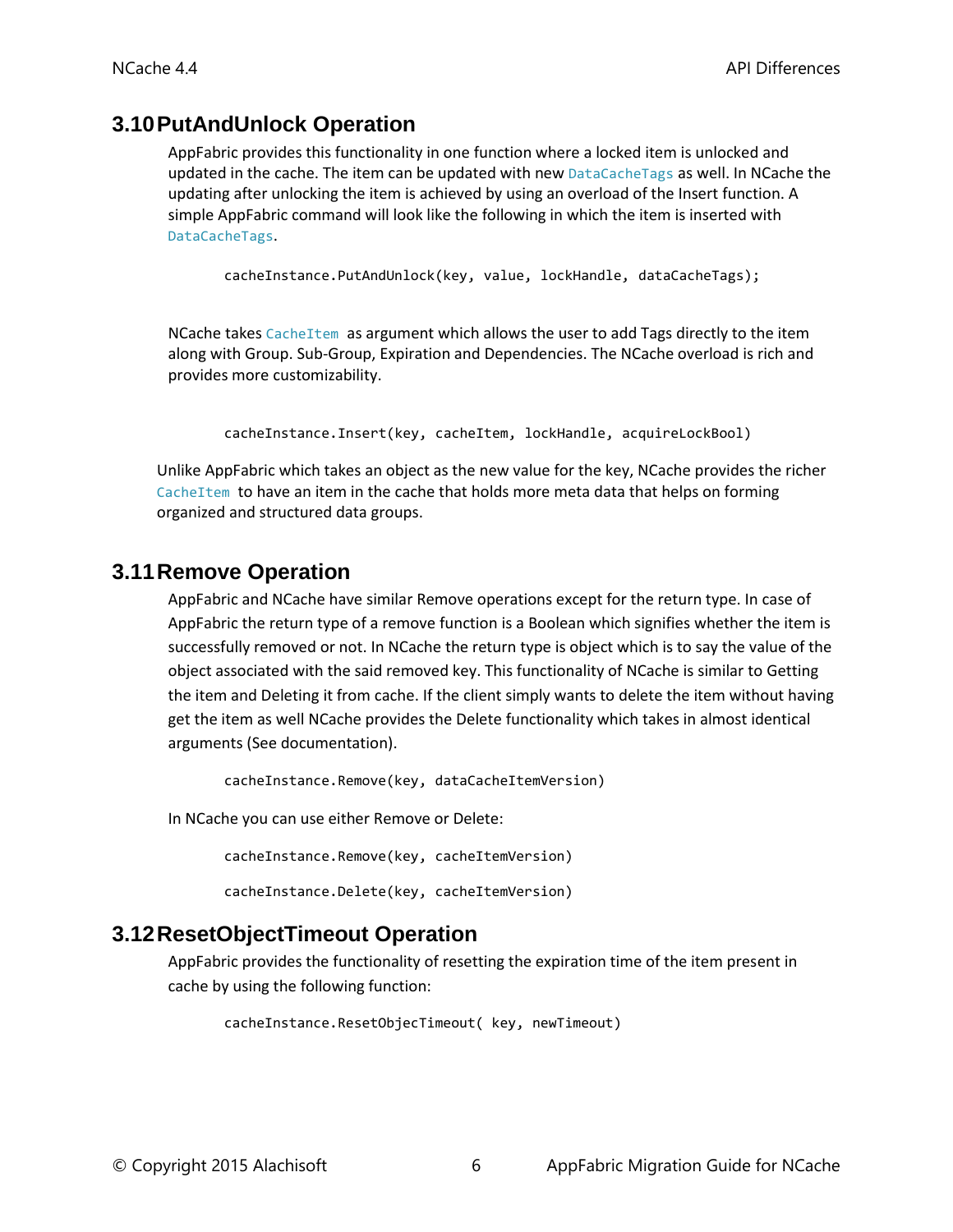In NCache the client can accomplish the same behavior by inserting the same item with the same value with a new absolute expiration:

```
cacheInstance.Insert( key, value, absoluteExpiration, null, 
CacheItemPriority.Default)
```
This may seem more tedious as to maintain the value associated with the key at the client end would require more resources. NCache provides a better alternative. The client can simply add the item with Sliding expiration. This is just like the expiration used in AppFabric but when an item is updated or fetched from the cache the timeout is automatically reset for the key. Therefore, the need for managing the timeouts of the objects is handled by NCache making the client's job less hectic.

#### <span id="page-8-0"></span>**3.13Unlock Operation**

AppFabric and NCache share the same functionality when it comes to unlocking an item present in the cache. Both use a key and a lock handle object to unlock the respective item.

AppFabric:

cacheInstance.Unlock( key, dataCacheLockHadle)

NCache:

cacheInstance.Unlock( key, lockHandle)

#### <span id="page-8-1"></span>**3.14CallBack Registration**

AppFabric allows the client to register event notification on cache and item level. NCache provides a similar behavior. The difference comes in the layout of the delegate used for either.

For AppFabric:

```
public delegate void DataCacheNotificationCallback(string cacheName, string
regionName, string key, DataCacheItemVersion version, DataCacheOperations
cacheOperation, DataCacheNotificationDescriptor nd);
```
For NCache:

public delegate void CacheDataNotificationCallback(string key, CacheEventArg cacheEventArgs);

As you can see the AppFabric delegate is verbose whereas NCache is concise and to the point. The CacheEventArg class contains all the required values such as the value associated with the key, the meta-data and any other information for which the client has registered the event for.

Registering a cache level callback is defined for each as follows: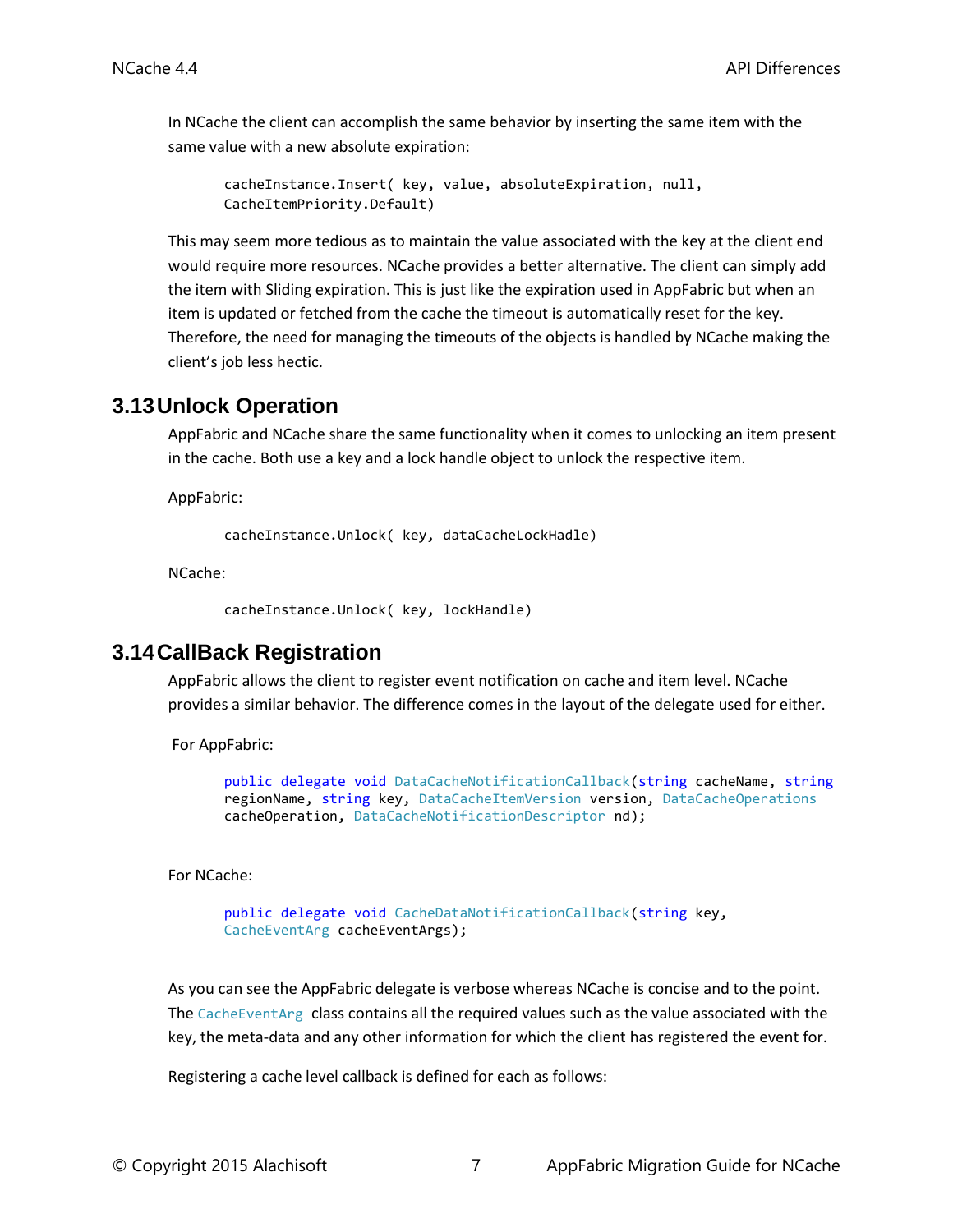AppFabric:

```
cacheInstance.AddCacheLevelCallback( dataCacheOperations, 
dataCacheNotificationCallback)
```
For NCache:

```
cacheInstance.RegisterCacheDataNotification( cacheDataNotificationCallback, 
eventType, EventDataFilter.DataWithMetaData)
```
As you can see NCache provides a more comprehensive mechanism to register a notification callback. Also, note here that AppFabric allows one callback to be registered for only ONE kind of event meaning you can have one callback for Item added and another for Item updated. NCache allows the client to add a single callback with multiple types of events like the following modified command from above:

```
cacheInstance.RegisterCacheDataNotification( cacheDataNotificationCallback, 
EventType.ItemAdded | EventType.ItemUpdated, 
EventDataFilter.DataWithMetaData)
```
NCache also provides multiple callbacks to be registered for single item.

NCache, however, does not provide alternatives to certain events supported by AppFabric such as failure notification callback in a failed operation triggers an event and user delegate's code is executed.

However, the client can find ways to mimic the same behavior by using the extensive functionality provided by NCache.